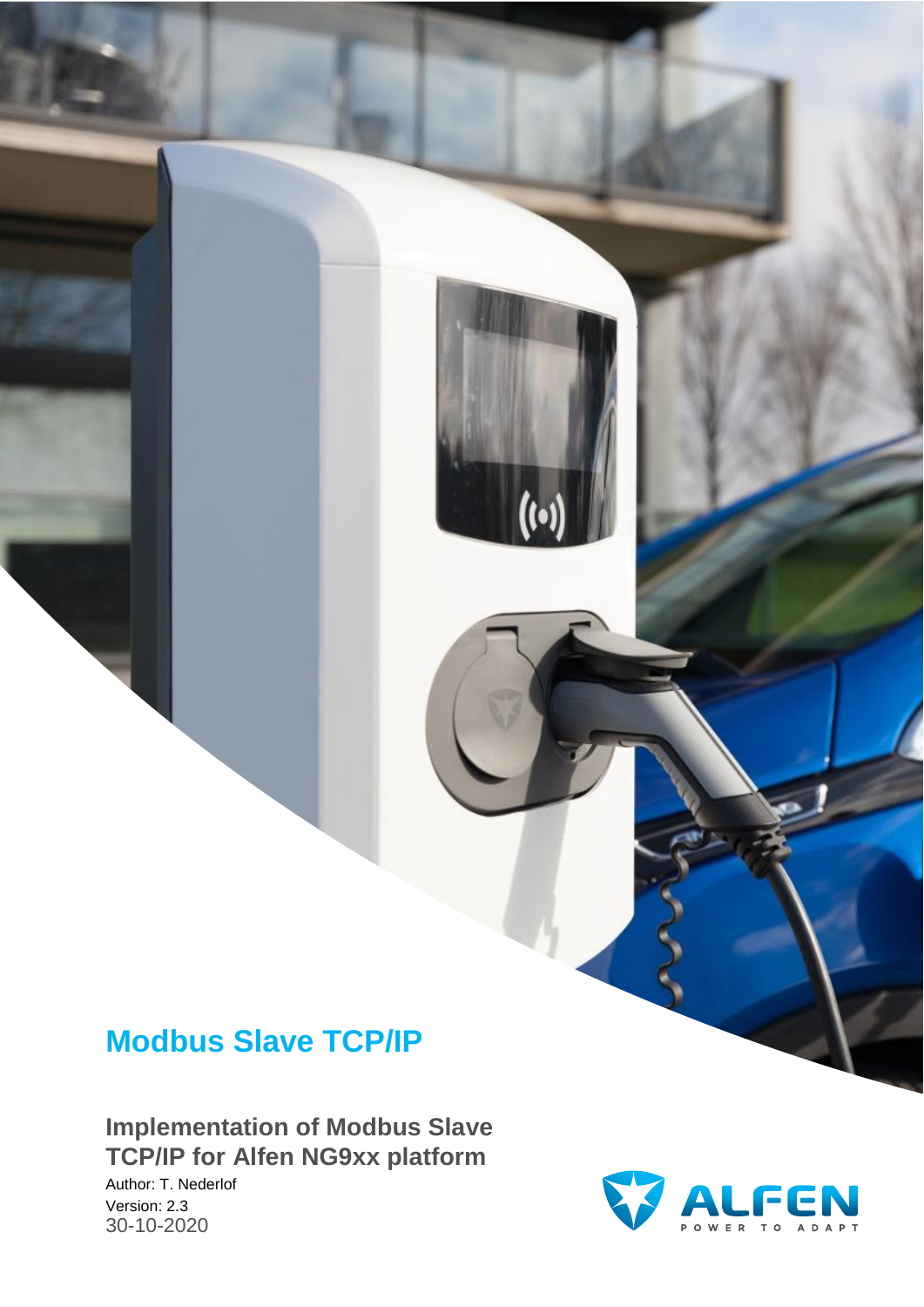

# **Table of contents Page**

| 1 | Introduction |                                            |                         |  |  |  |  |  |
|---|--------------|--------------------------------------------|-------------------------|--|--|--|--|--|
|   | 1.1          | Configuration options                      | $\overline{\mathbf{4}}$ |  |  |  |  |  |
|   | 1.2          | Reading registers                          | $\overline{4}$          |  |  |  |  |  |
|   | 1.3          | Writing registers                          | 5                       |  |  |  |  |  |
|   | 1.3.1        | Maximum current                            | 5                       |  |  |  |  |  |
|   | 1.4          | Phase rotation                             | 5                       |  |  |  |  |  |
| 2 |              | Enabling Modbus Slave in charging stations | 6                       |  |  |  |  |  |
|   | 2.1          | Activate Active Load Balancing             | 6                       |  |  |  |  |  |
|   | 2.2          | <b>Energy Management Systems</b>           | 8                       |  |  |  |  |  |
| 3 |              | Modbus Register table                      | 10                      |  |  |  |  |  |
|   | 3.1          | Product identification registers           | 10                      |  |  |  |  |  |
|   | 3.2          | Station status registers                   | 11                      |  |  |  |  |  |
|   | 3.3          | <b>SCN</b> registers                       | 12                      |  |  |  |  |  |
|   | 3.4          | Socket measurement registers               | 13                      |  |  |  |  |  |
|   | 3.4.1        | Mode 3 state listing                       | 15                      |  |  |  |  |  |

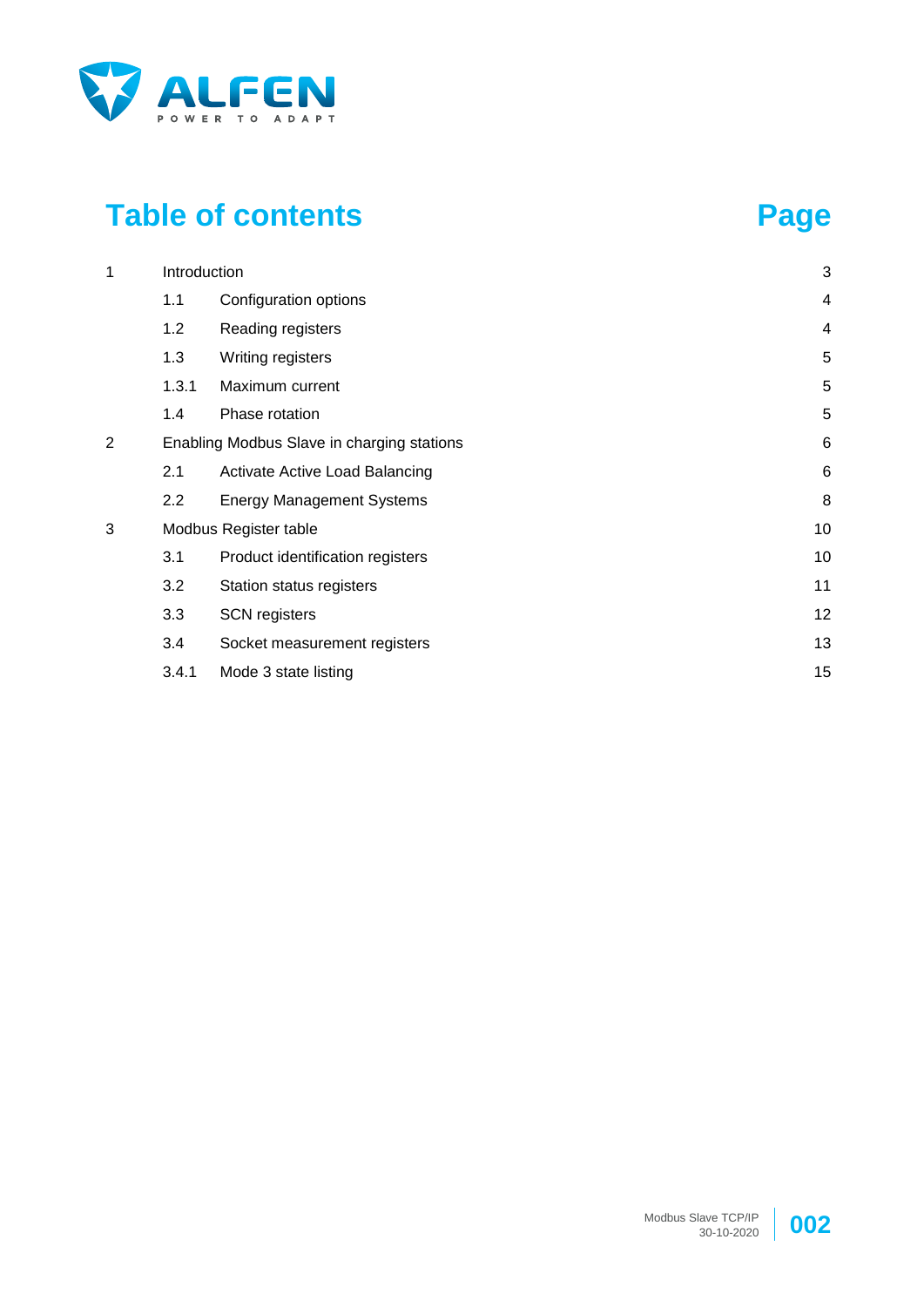

# **1 Introduction**

This is a draft of the implementation of the Modbus slave functionality to the NG9xx charging stations of Alfen N.V. All information in this document might be subject to change in the future and should be used as an indication of which functionality will be supported.

There is an important difference between the master and slave roles in the Modbus communication protocol. This implementation covers the slave role that supports serving a Modbus master, these roles are also referred to server and client roles respectively when using Modbus over TCP/IP. The master initiates the connection to the slave and sends either read or write requests of certain Modbus registers.

The current Modbus implementation supports up to two simultaneously connected Modbus TCP/IP masters, UDP is not supported. There is a keep alive timeout of 60 seconds before the connection with a Modbus master is closed when no new read or write is received. The Modbus master should connect to the IP of the Modbus slave's wired Ethernet connection on port 502. Requests with certain slave addresses are accepted, where charging station related Modbus registers require slave address 200 and socket related Modbus registers require slave address 1 or 2, depending on the socket. All communication must be in the big endian format.

New values of received written registers by Modbus masters are logged in the charging station, only if this value is different than the current one.

This document is based on using:

- Firmware version 4.10
- Service Installer Application 3.4.10-130

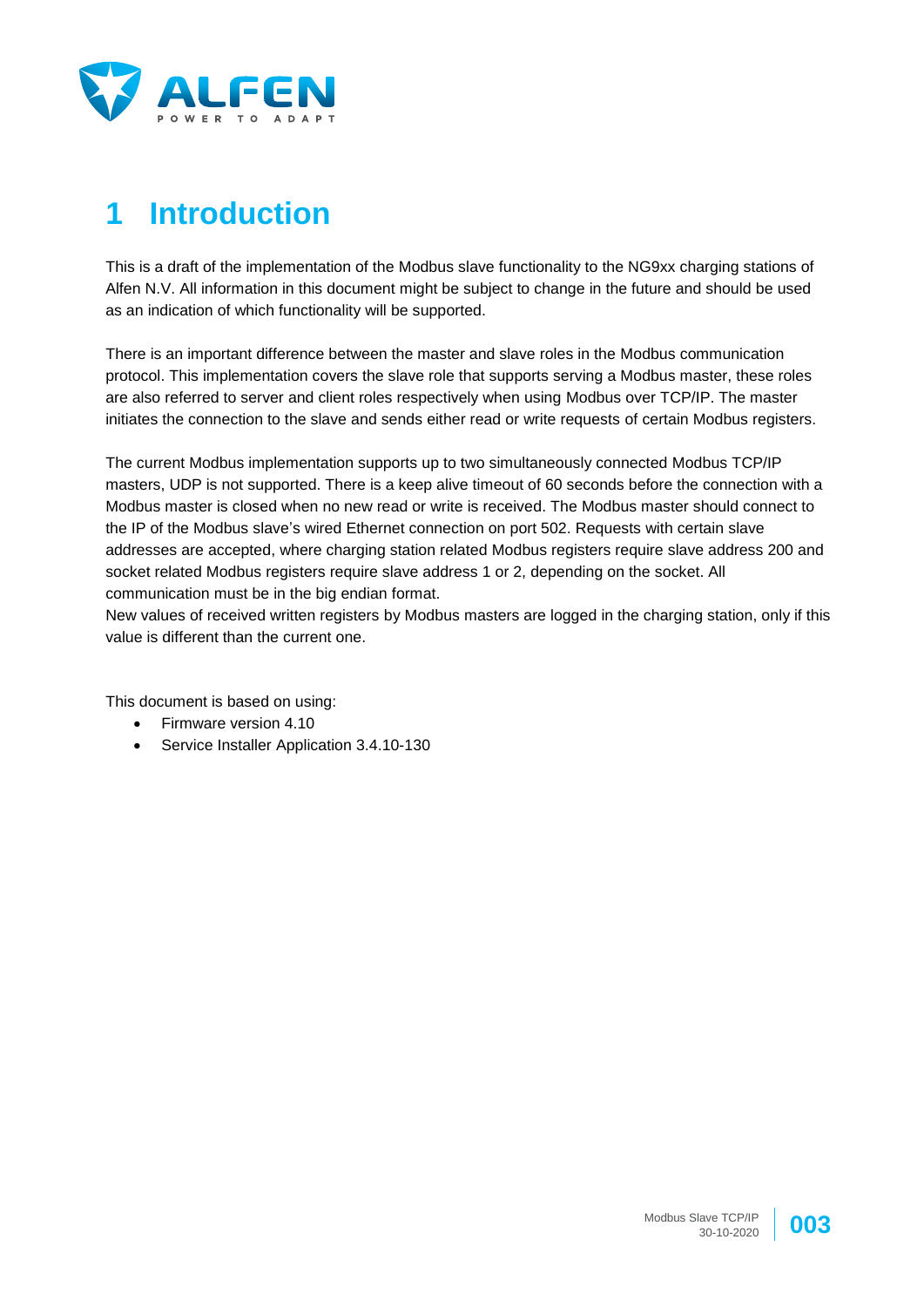

## 1.1 Configuration options

Configuring the Modbus slave functionality can be done using the Alfen ACE Service Installer<sup>1</sup> with an administrator account or version 4.0 or higher with a service account. The charging station requires the license key for "Active load balancing" before the Modbus slave functionality can be enabled. The following configured settings are persistent and remain preserved when the charging station reboots.

| <b>Name</b>                              | <b>Function</b>                                                                                                                                                                                                                                                                                                                                                                                                                                                                                                        |
|------------------------------------------|------------------------------------------------------------------------------------------------------------------------------------------------------------------------------------------------------------------------------------------------------------------------------------------------------------------------------------------------------------------------------------------------------------------------------------------------------------------------------------------------------------------------|
| <b>Allow reading</b>                     | Allow reading of Modbus registers via TCP/IP. By default this is turned<br>off.                                                                                                                                                                                                                                                                                                                                                                                                                                        |
| <b>Allow writing maximum</b><br>currents | Allow writing maximum current Modbus registers. By default this is turned<br>off.                                                                                                                                                                                                                                                                                                                                                                                                                                      |
| <b>Enable sockets</b>                    | This enables the charging station to take the written maximum current<br>values for sockets into account when calculating the actual maximum<br>current for all the sockets.                                                                                                                                                                                                                                                                                                                                           |
| <b>Enable SCN</b>                        | This enables the charging station to take the written maximum current<br>values for SCN into account when calculating the actual maximum<br>current for all the SCN phases.                                                                                                                                                                                                                                                                                                                                            |
| <b>Validity time</b>                     | The validity time is the time in seconds in which the charging station<br>requires an updated maximum current from a Modbus master before<br>falling back to the safe current. The validity time is equal for all maximum<br>currents, however each maximum current has its own remaining valid<br>time which is updated every time that maximum current is set via<br>Modbus. The default validity time is 60 seconds. It is recommended that<br>the polling time of a Modbus master is lower than the validity time. |
| <b>IP Address allocation</b>             | DHCP or fixed IP                                                                                                                                                                                                                                                                                                                                                                                                                                                                                                       |
| <b>Port</b>                              | 502                                                                                                                                                                                                                                                                                                                                                                                                                                                                                                                    |
| Modbus slave addresses                   | 1: measurements socket 1<br>2: measurements socket 2 (if available)                                                                                                                                                                                                                                                                                                                                                                                                                                                    |
| <b>Supported Modbus</b>                  | 0x03: Read Holding Registers                                                                                                                                                                                                                                                                                                                                                                                                                                                                                           |
| functions                                | 0x06: Write Single Register<br>0x10: Write Multiple Registers                                                                                                                                                                                                                                                                                                                                                                                                                                                          |

#### 1.2 Reading registers

The Modbus slave implementation supports reading of holding registers with Modbus function code 3. Multiple registers can be requested within one Modbus request, as long as they are contiguous. Whenever a register is reserved or not available, the register reply is filled with Not a Number (NaN), which is set to 0xFFFF for a 16 bit register.

There are a Modbus registers that contain the datatype string. String registers contain strings where each 16-bit Modbus register contains two 8-bit ASCII chars. A string always contains a trailing zero.

#### **Note: Reading registers is done in network byte order.**

l



<sup>1</sup> Available at<https://alfen.com/downloads>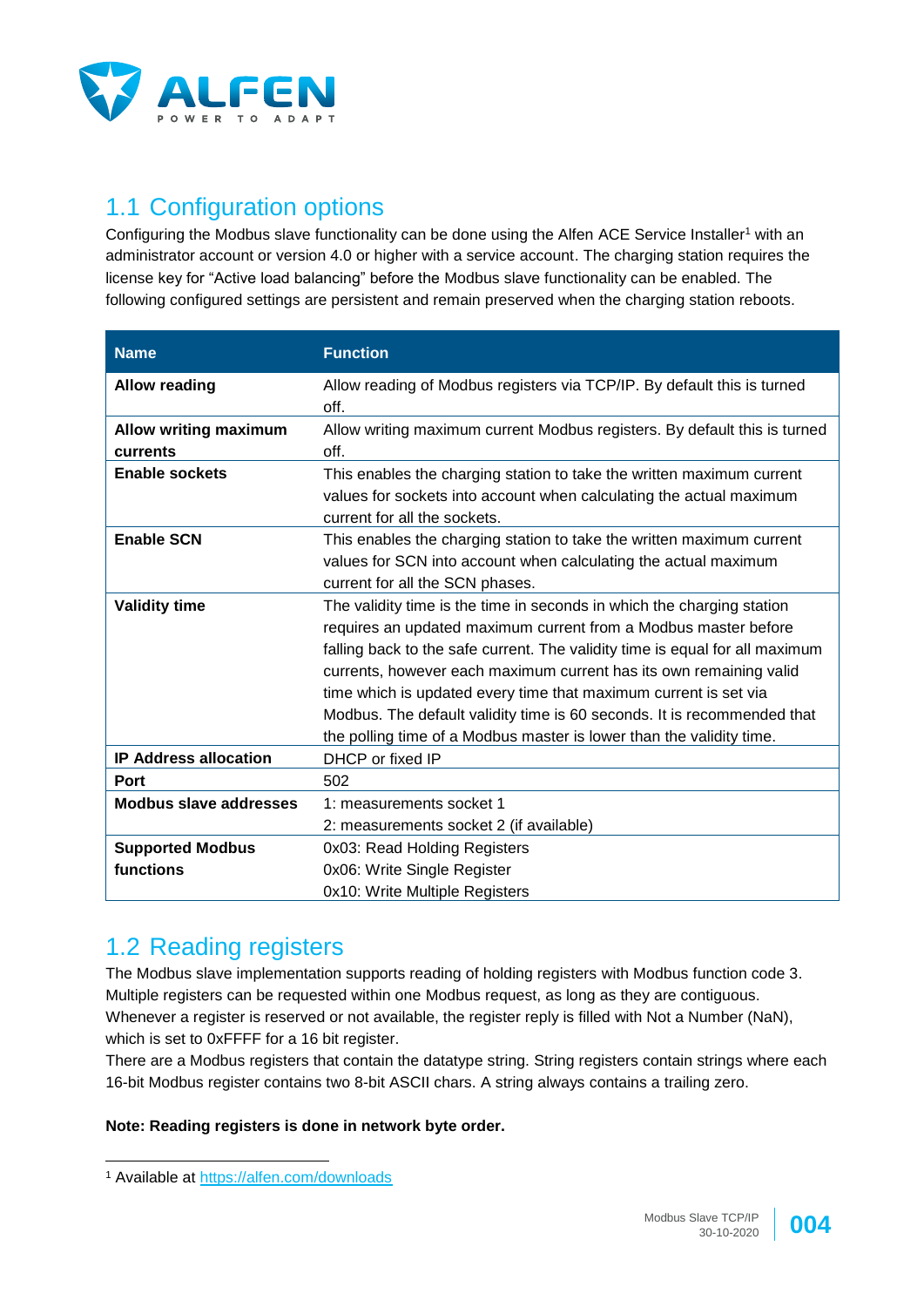

## 1.3 Writing registers

The Modbus slave implementation supports writing of holding registers. When writing a value with a datatype that contains multiple Modbus registers, then all registers should be written within one write request. For example when a variable is a 32 bit float, both consecutive 16 bit registers should be written in one Modbus request. When the Modbus write request does not write all registers, the request will be denied and a Modbus error will be returned.

**Note: Writing registers is done in network byte order.**

#### 1.3.1 Maximum current

It is possible to set the maximum current via Modbus for a specific socket, or for a specific phase of the SCN network. Each maximum current has additional registers that are read only for the enabled property, actual maximum current, the configured safe current and the remaining validity time. Each time the maximum current is written via Modbus, the remaining valid time is updated with the validity time. For example, when the validity time is 60 seconds and the maximum current has been written most recently 10 seconds ago, then reading of the remaining valid time register will result in 50.

The maximum current and remaining valid time are not preserved during a reboot of the charging station. Since the enabled and safe current settings are persistent, the behaviour of the charging station will be such that it will first fall back to the safe current and waits for the Modbus master to rewrite the maximum current.

When a maximum current is enabled and the Modbus master did not update this for a certain time, the charging station will fall back to its safe current. The safe current has to be set before the maximum current can be set via Modbus. This value can also be configured by the back office. Then internal handling of a newly written maximum current by the charging station can require some time. The time before the actual used current by the connected car is adapted to this relies on multiple factors, for starters by the response speed of the car itself.

#### 1.4 Phase rotation

It must be noted that the naming of the phases depend on the installation and thus are for the charging station relative to the incoming phase rotation. This could potential result in confusion on the Modbus master side, especially when multiple Modbus slave charging stations are connected. An example could be two charging stations of which the first is connected in order of the incoming phase connection L1-L2-L3, while the second charging station is wired in order L2-L3-L1. This could mean that if the Modbus master wants to read the current the current through phase L1, it should read the register of the phase L1 on the first charging station and the register of the phase L2 of the second charging station.

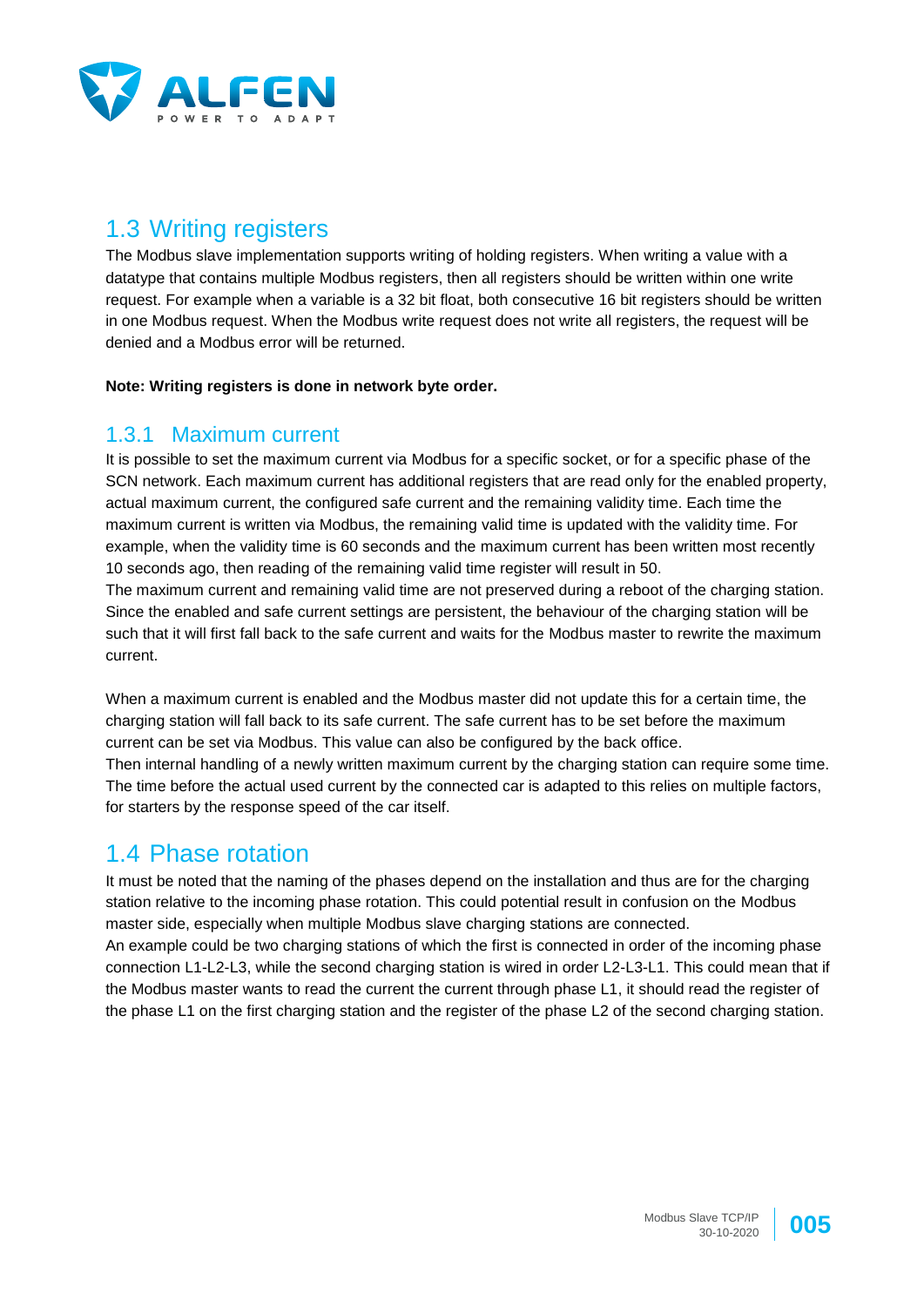

# **2 Enabling Modbus Slave in charging stations**

Modbus Slave over TCP/IP is activated when the station is configured to communicate with an Energy Management System (EMS) and when Active Load Balancing is activated. Active Load Balancing is the functionality the currently implements Modbus Slave TCP/IP as a means of communication.

Note: Active Load Balancing is a locked feature of the charging station. It can only be unlocked after purchasing that feature. After the purchase, the unique license key of the charging station is updated.

This chapter displays the steps to take to enable Modbus Slave TCP/IP for e.g. testing purposes.

To configure the charging station on site, an account for Service Installer Application (SIA) is required. In case you do not have an account yet, please visit [https://support.alfen.com](https://support.alfen.com/) to request an account.

#### 2.1 Activate Active Load Balancing

Active Load Balancing can be activated using the selection box in the Section 'Load Balancing' of the Service Installer Application. In the menu on the left, select "Active balancing".



**Note:** the checkbox for 'Allow 1- and 3-phased charging'. This option must be active to allow an Energy Management System to control switching between single-phase and three-phases while charging. In the current implementation this option must be checked locally using the Service Installer Application.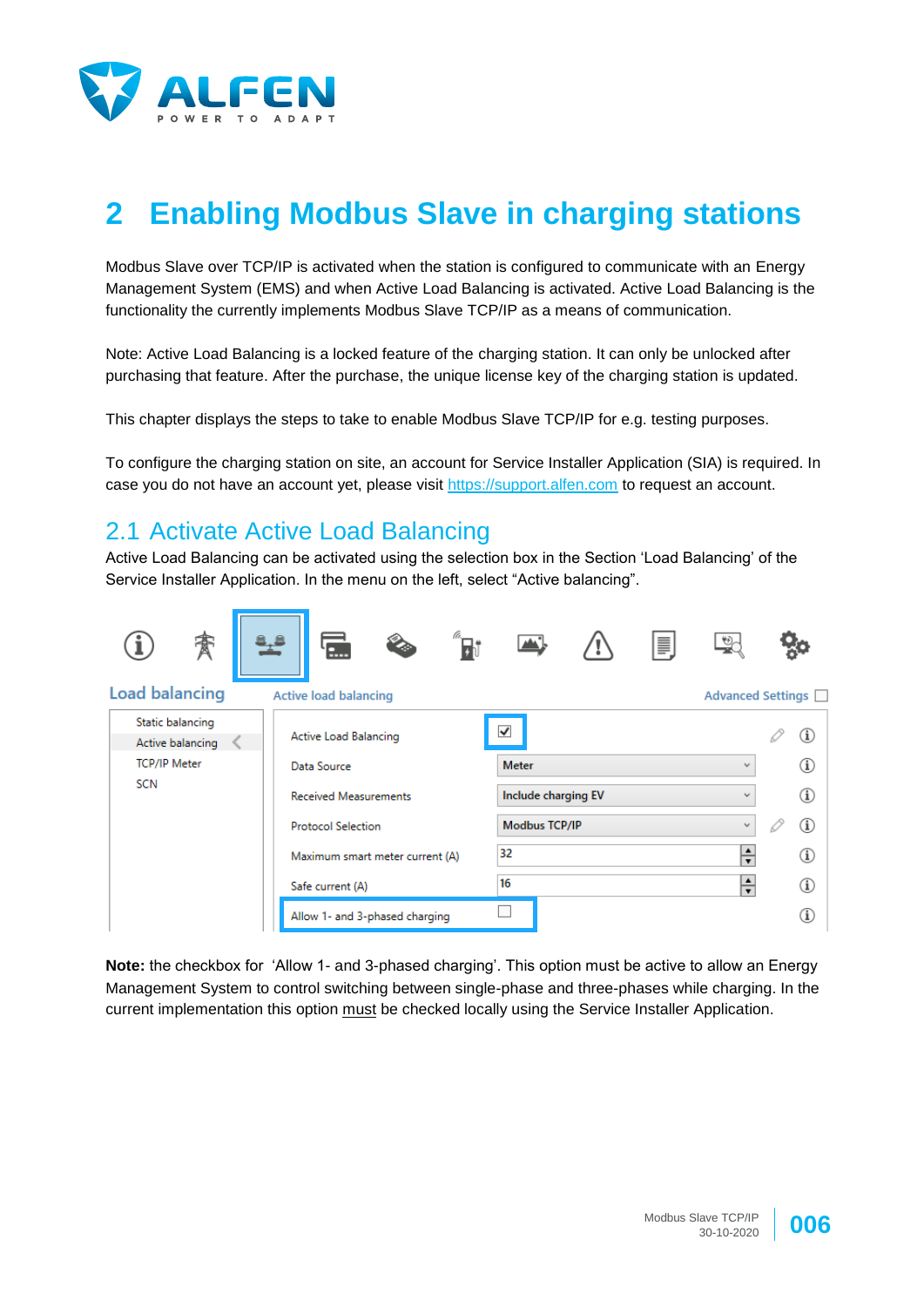



In the Active Balancing menu, select your Data Source:

- **Meter**; This will activate 'Master' role for the charging station
- **Energy Management System**; This will activate 'Slave' role for the charging station

As a 'Master', the charging station calculates the available budget left for charging vehicles. Other consumers are considered of higher priority. Charging ramps up only if possible

As a 'Slave', the charging station responds to a command from an external device like an Energy Management System (EMS). The external device determines the priority of charging and acts accordingly. The charging station ramps up/down upon request.



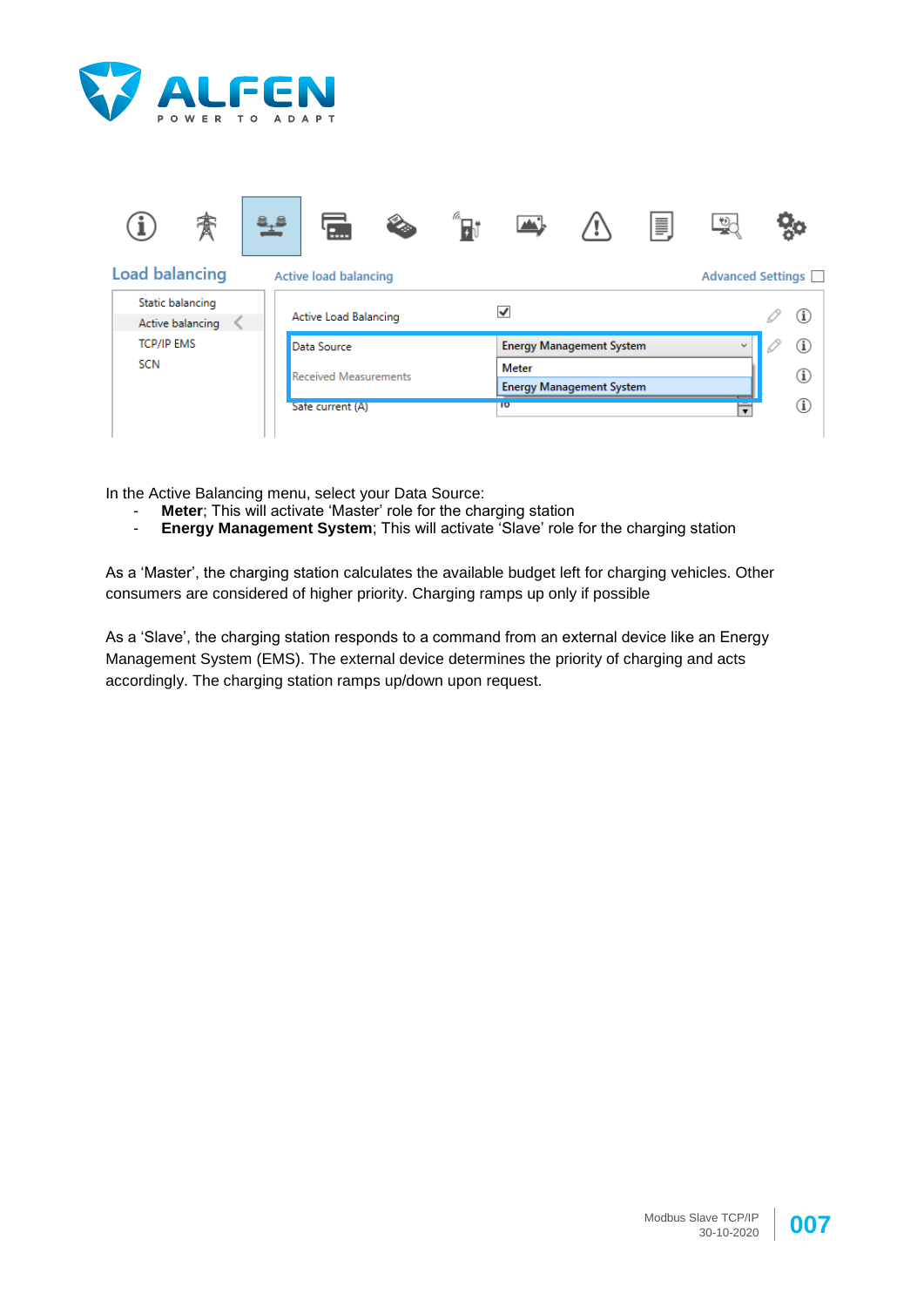

## 2.2 Energy Management Systems

When Selecting 'EMS', the charging station will be configured as a 'Slave'. In the menu bar on the left, 'TCP/IP EMS' appears. Modbus TCP/IP is selected by default, no other protocol can be selected yet.



The following options are available:

#### **Mode;**

- Socket: control each socket
- **SCN**; control the charging station as a complete station, or control a complete Smart Charging Network as one entity.

**Validity time (s);** After validity time, the station assumes that the Energy Management System (EMS) is not available anymore and reverts to safe current, configured in menu 'Active balancing'. Register values must be rewritten before validity time has expired.

#### **Configuring IP-address of the charging station**

The charging station is by default configured to work with automatic IP allocation using DHCP. This can be used for Modbus Slave TCP/IP operation as well (station being the TCP server). To retrieve the station's identity use (for example) mDNS to retrieve its DNS name

- **Service type: \_alfen.\_tcp.local**
- **Assigned IP address**
- **Port**: 80
- **Modelname-serial number:** NG920-61001-ACE0012345 (example)
- **Station Identifier** ALF\_123 (example)
- **SCN name** (if applicable): ALF\_HBW (example)

As an alternative it is also possible to use a fixed IP address on the network to find the station.

- Navigate to tab 'Connectivity'
- Click 'Wired' in the menu on the left
- Select Fixed IP address
- Fill in the details

See figure below for the screen to configure a fixed IP address.

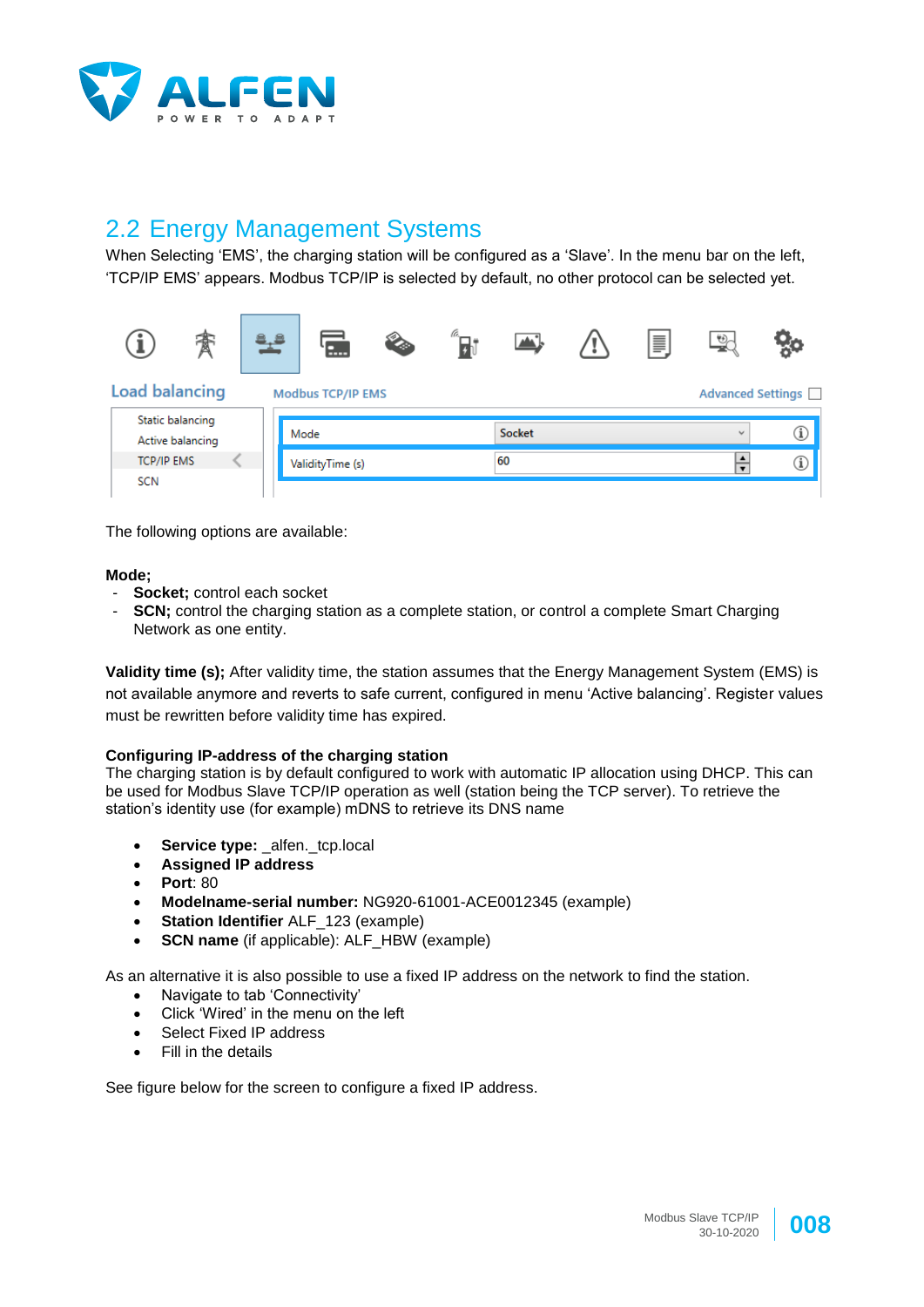



Ethernet MAC address



 $\circled{1}$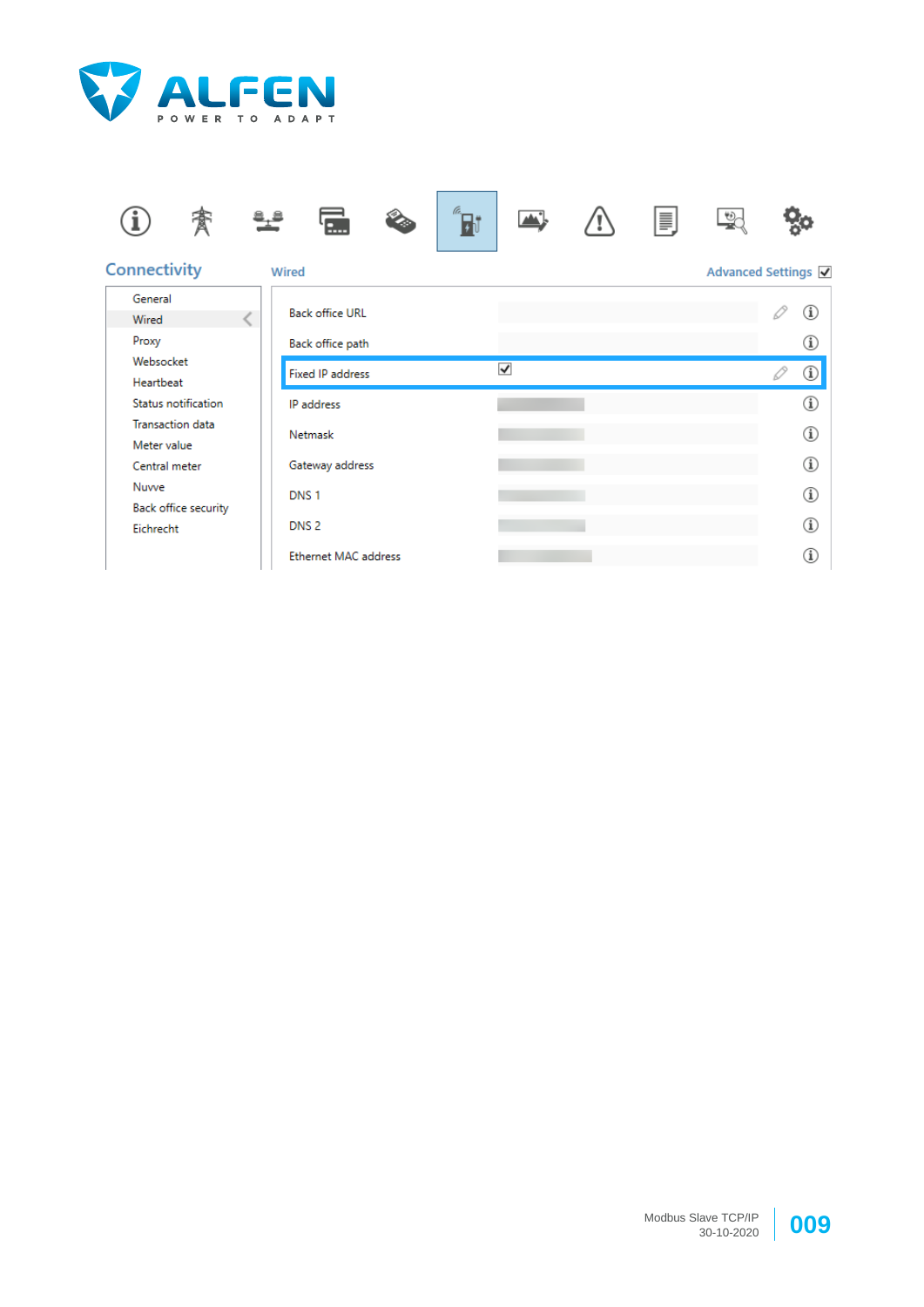

# **3 Modbus Register table**

## 3.1 Product identification registers

The product identification registers can be reached using slave address 200.

| Description                  | Start address | address<br>End | ä<br>$\bullet$<br>÷<br>৳<br>registers<br>Number | Read or Write | Type<br>Data   | Units<br>ಳ<br>Step size | Additional info                       |
|------------------------------|---------------|----------------|-------------------------------------------------|---------------|----------------|-------------------------|---------------------------------------|
| <b>Name</b>                  | 100           | 116            | 17                                              | R             | <b>STRING</b>  | n.a.                    | "ALF_1000"                            |
| <b>Manufacturer</b>          | 117           | 121            | 5                                               | R.            | <b>STRING</b>  | n.a.                    | "Alfen NV"                            |
| <b>Modbus table version</b>  | 122           | 122            | 1                                               | R.            | SIGNED16       | n.a.                    | 1                                     |
| <b>Firmware version</b>      | 123           | 139            | 17                                              | R.            | <b>STRING</b>  | n.a.                    | "3.4.0-2990"                          |
| <b>Platform type</b>         | 140           | 156            | 17                                              | R.            | <b>STRING</b>  | n.a.                    | "NG910"                               |
| <b>Station serial number</b> | 157           | 167            | 11                                              | R.            | <b>STRING</b>  | n.a.                    | "00000R000"                           |
| Date year                    | 168           | 168            | 1                                               | R.            | SIGNED16       | 1yr                     | 2019                                  |
| Date month                   | 169           | 169            | 1                                               | R.            | SIGNED16       | 1 <sub>mon</sub>        | 03                                    |
| Date day                     | 170           | 170            | 1                                               | R.            | SIGNED16       | 1 <sub>d</sub>          | 11                                    |
| <b>Time hour</b>             | 171           | 171            | 1                                               | R.            | SIGNED16       | 1hr                     | 12                                    |
| <b>Time minute</b>           | 172           | 172            | 1                                               | R.            | SIGNED16       | 1 <sub>min</sub>        | 01                                    |
| <b>Time second</b>           | 173           | 173            | 1                                               | R.            | SIGNED16       | 1s                      | 04                                    |
| <b>Uptime</b>                | 174           | 177            | 4                                               | R.            | UNSIGNED6<br>4 | 0.001s                  | 100                                   |
| Time zone                    | 178           | 178            | 1                                               | R             | SIGNED16       | 1 <sub>min</sub>        | Time zone offset to<br>UTC in minutes |

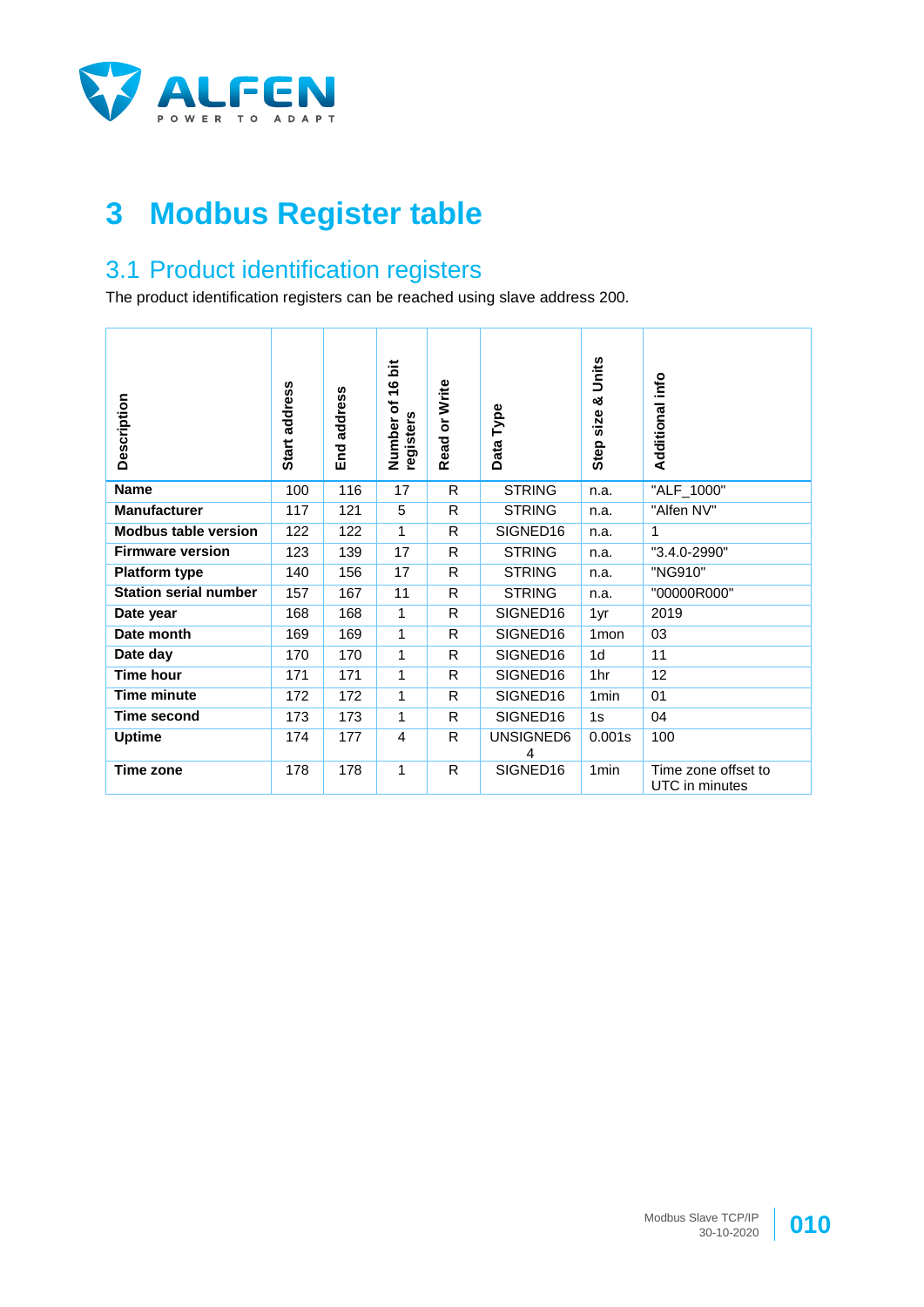

## 3.2 Station status registers

The station status registers can be reached using slave address 200.

| Description                                 | address<br><b>Start</b> | address<br>End | 흕<br>ဖ<br>÷<br>৳<br>registers<br>Number | Write<br>$\overline{\sigma}$<br>Read | Type<br>Data | Units<br>య<br>size<br>step | info<br>Additional                                                |
|---------------------------------------------|-------------------------|----------------|-----------------------------------------|--------------------------------------|--------------|----------------------------|-------------------------------------------------------------------|
| <b>Station Active Max</b><br><b>Current</b> | 1100                    | 1101           | $\overline{2}$                          | R                                    | FLOAT32      | 1A                         | The actual max current                                            |
| <b>Temperature</b>                          | 1102                    | 1103           | 2                                       | R                                    | FLOAT32      | $1^{\circ}$ C              | Board temperature, does<br>not reflect environment<br>temperature |
| <b>OCPP</b> state                           | 1104                    | 1104           | 1                                       | R                                    | UNSIGNED16   | N.A.                       | To verify whether back<br>office is connected                     |
| Nr of sockets                               | 1105                    | 1105           | 1                                       | R                                    | UNSIGNED16   | N.A.                       | Number of sockets                                                 |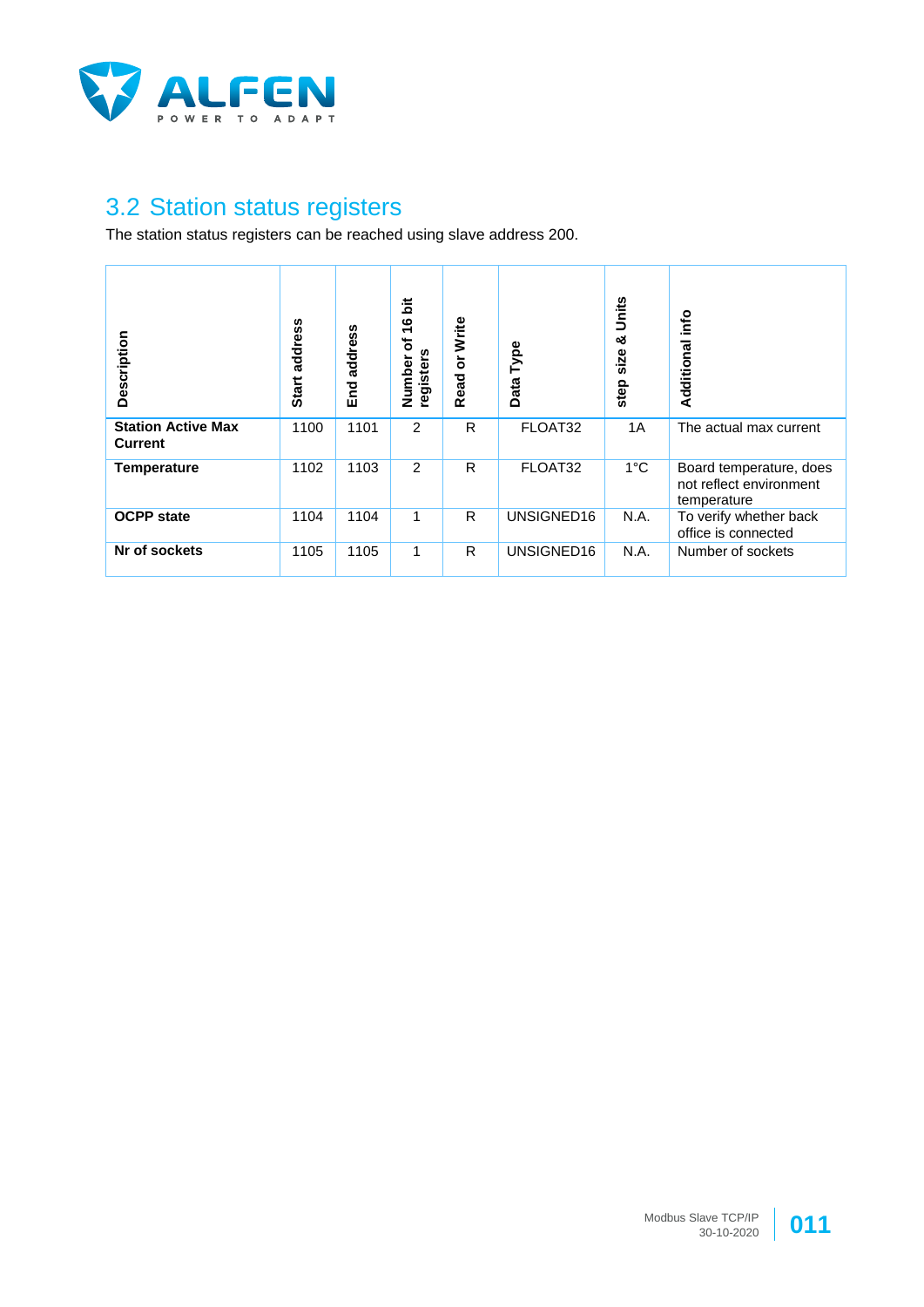

#### 3.3 SCN registers

The SCN registers can be reached using slave address 200.

| Description                                                | Start address | End address | ö<br>Number of 16<br>registers | Read or Write | Data Type     | step size & Units | Additional info                 |
|------------------------------------------------------------|---------------|-------------|--------------------------------|---------------|---------------|-------------------|---------------------------------|
| <b>SCN name</b>                                            | 1400          | 1403        | 4                              | $\mathsf{R}$  | <b>STRING</b> | n.a.              |                                 |
| <b>SCN Sockets</b>                                         | 1404          | 1404        | 1                              | R             | UNSIGNED16    | 1A                | Number of configured<br>sockets |
| <b>SCN Total</b><br><b>Consumption Phase L1</b>            | 1405          | 1406        | $\overline{2}$                 | $\mathsf{R}$  | FLOAT32       | 1A                |                                 |
| <b>SCN Total</b><br><b>Consumption Phase L2</b>            | 1407          | 1408        | 2                              | R             | FLOAT32       | 1A                |                                 |
| <b>SCN Total</b><br><b>Consumption Phase L3</b>            | 1409          | 1410        | 2                              | R.            | FLOAT32       | 1A                |                                 |
| <b>SCN Actual Max</b><br><b>Current Phase L1</b>           | 1411          | 1412        | $\overline{2}$                 | R             | FLOAT32       | 1A                |                                 |
| <b>SCN Actual Max</b><br><b>Current Phase L2</b>           | 1413          | 1414        | $\overline{2}$                 | $\mathsf{R}$  | FLOAT32       | 1A                |                                 |
| <b>SCN Actual Max</b><br><b>Current Phase L3</b>           | 1415          | 1416        | 2                              | R             | FLOAT32       | 1A                |                                 |
| <b>SCN Max Current per</b><br>Phase L1                     | 1417          | 1418        | $\overline{c}$                 | R/W           | FLOAT32       | 1A                |                                 |
| <b>SCN Max Current per</b><br>Phase L <sub>2</sub>         | 1419          | 1420        | $\overline{2}$                 | R/W           | FLOAT32       | 1A                |                                 |
| <b>SCN Max Current per</b><br>Phase L <sub>3</sub>         | 1421          | 1422        | $\overline{2}$                 | R/W           | FLOAT32       | 1A                |                                 |
| <b>Remaining valid time</b><br><b>Max Current Phase L1</b> | 1423          | 1424        | 2                              | R             | UNSIGNED32    | 1s                | Max current valid time          |
| <b>Remaining valid time</b><br><b>Max Current Phase L2</b> | 1425          | 1426        | 2                              | R             | UNSIGNED32    | 1s                | Max current valid time          |
| <b>Remaining valid time</b><br><b>Max Current Phase L3</b> | 1427          | 1428        | $\overline{c}$                 | R             | UNSIGNED32    | 1s                | Max current valid time          |
| <b>SCN Safe current</b>                                    | 1429          | 1430        | $\overline{c}$                 | R             | FLOAT32       | 1A                | Configured SCN safe<br>current  |
| <b>SCN Modbus Slave</b><br><b>Max Current enable</b>       | 1431          | 1431        | $\mathbf{1}$                   | R             | UNSIGNED16    | n.a.              | 1:Enabled, 0: Disabled.         |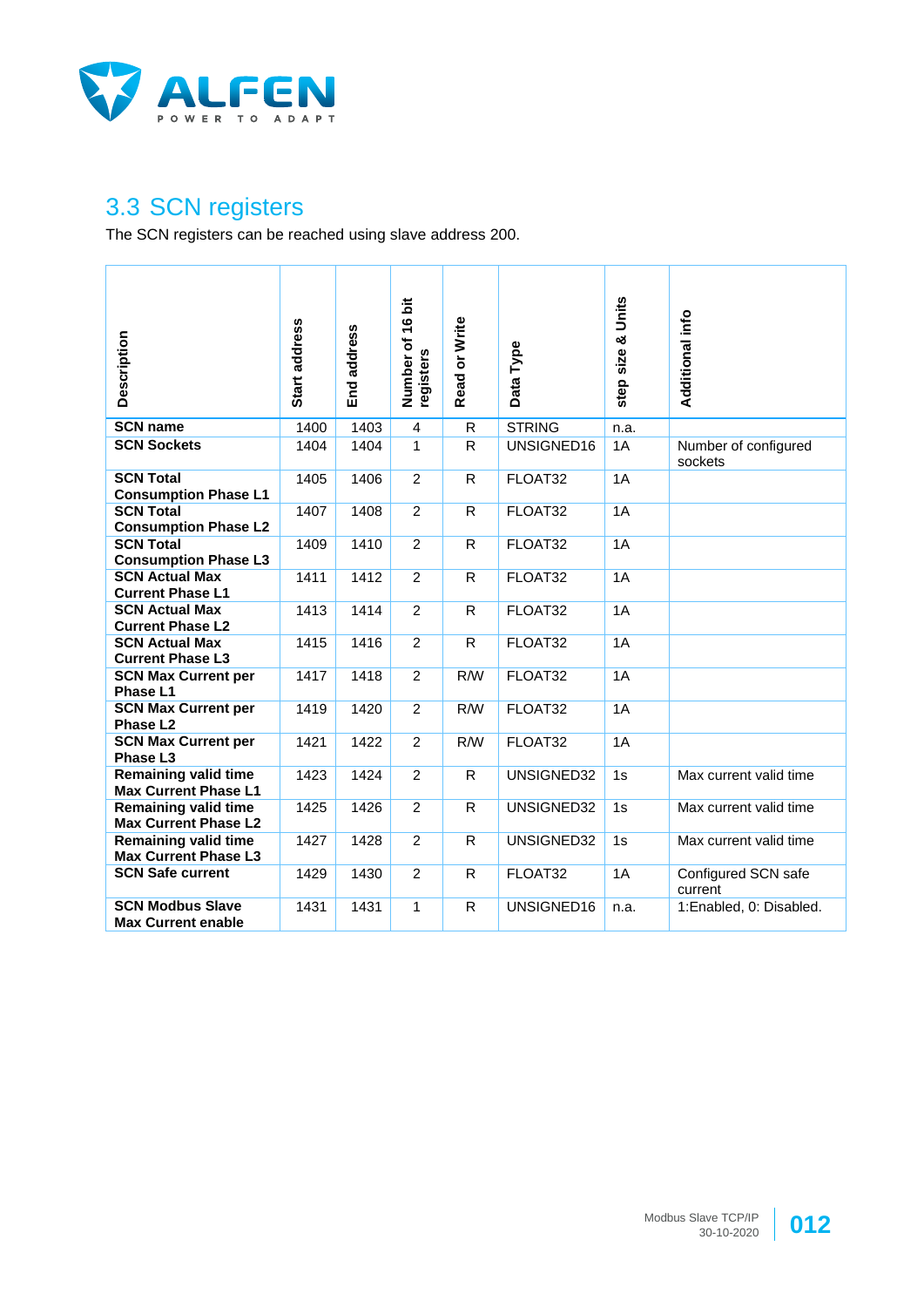

#### 3.4 Socket measurement registers

The socket measurements show information regarding the energy meter that is connected to the only socket in case of a single socket charging station, or the left socket in case of a dual socket charging station and can be reached using slave address 1. In case of a dual socket station, the right socket related energy measurements can be reached using slave address 2.

| Description                                      | Start address | address<br>End<br>Ei | Number of 16<br>bit registers | Read or Write | Type<br>Data <sup>-</sup> | Step size &<br>Units | Additional info                                                    |  |  |
|--------------------------------------------------|---------------|----------------------|-------------------------------|---------------|---------------------------|----------------------|--------------------------------------------------------------------|--|--|
|                                                  |               |                      |                               |               |                           |                      |                                                                    |  |  |
| <b>Energy measurements</b><br><b>Meter state</b> | 300           | 300                  | $\mathbf{1}$                  | $\mathsf{R}$  | UNSIGNED16                | n.a.                 | Bitmask with state:                                                |  |  |
|                                                  |               |                      |                               |               |                           |                      | Initialised: 0x01<br>Updated: 0x02<br>Warning: 0x04<br>Error: 0x08 |  |  |
| Meter last value<br>timestamp                    | 301           | 304                  | 4                             | R             | UNSIGNED64                | 0.001s               | Milliseconds since last<br>received measurement                    |  |  |
| <b>Meter type</b>                                | 305           | 305                  | $\mathbf{1}$                  | $\mathsf{R}$  | UNSIGNED16                | n.a.                 | 0:RTU, 1:TCP/IP,<br>2:UDP, 3:P1, 4:other                           |  |  |
| <b>Voltage Phase V(L1-N)</b>                     | 306           | 307                  | $\overline{c}$                | $\mathsf{R}$  | FLOAT32                   | 1V                   |                                                                    |  |  |
| <b>Voltage Phase V(L2-N)</b>                     | 308           | 309                  | $\overline{2}$                | $\mathsf{R}$  | FLOAT32                   | 1V                   |                                                                    |  |  |
| <b>Voltage Phase V(L3-N)</b>                     | 310           | 311                  | $\overline{2}$                | $\mathsf{R}$  | FLOAT32                   | 1V                   |                                                                    |  |  |
| <b>Voltage Phase V(L1-L2)</b>                    | 312           | 313                  | $\overline{c}$                | R             | FLOAT32                   | 1V                   |                                                                    |  |  |
| <b>Voltage Phase V(L2-L3)</b>                    | 314           | 315                  | $\overline{c}$                | R             | FLOAT32                   | 1V                   |                                                                    |  |  |
| <b>Voltage Phase V(L3-L1)</b>                    | 316           | 317                  | $\overline{c}$                | $\mathsf{R}$  | FLOAT32                   | 1V                   |                                                                    |  |  |
| <b>Current N</b>                                 | 318           | 319                  | $\overline{c}$                | $\mathsf{R}$  | FLOAT32                   | 1A                   |                                                                    |  |  |
| <b>Current Phase L1</b>                          | 320           | 321                  | $\overline{c}$                | R             | FLOAT32                   | 1A                   |                                                                    |  |  |
| <b>Current Phase L2</b>                          | 322           | 323                  | $\overline{c}$                | R             | FLOAT32                   | 1A                   |                                                                    |  |  |
| <b>Current Phase L3</b>                          | 324           | 325                  | $\overline{2}$                | $\mathsf{R}$  | FLOAT32                   | 1A                   |                                                                    |  |  |
| <b>Current Sum</b>                               | 326           | 327                  | $\overline{c}$                | $\mathsf{R}$  | FLOAT32                   | 1A                   |                                                                    |  |  |
| <b>Power Factor Phase L1</b>                     | 328           | 329                  | $\overline{c}$                | $\mathsf{R}$  | FLOAT32                   | N.A.                 |                                                                    |  |  |
| <b>Power Factor Phase L2</b>                     | 330           | 331                  | $\overline{c}$                | R             | FLOAT32                   | N.A.                 |                                                                    |  |  |
| <b>Power Factor Phase L3</b>                     | 332           | 333                  | $\overline{c}$                | R             | FLOAT32                   | N.A.                 |                                                                    |  |  |
| <b>Power Factor Sum</b>                          | 334           | 335                  | $\overline{c}$                | $\mathsf{R}$  | FLOAT32                   | N.A.                 |                                                                    |  |  |
| <b>Frequency</b>                                 | 336           | 337                  | $\overline{c}$                | R             | FLOAT32                   | 1Hz                  |                                                                    |  |  |
| <b>Real Power Phase L1</b>                       | 338           | 339                  | $\overline{c}$                | $\mathsf{R}$  | FLOAT32                   | 1W                   |                                                                    |  |  |
| <b>Real Power Phase L2</b>                       | 340           | 341                  | $\overline{c}$                | R             | FLOAT32                   | 1W                   |                                                                    |  |  |
| <b>Real Power Phase L3</b>                       | 342           | 343                  | $\overline{2}$                | R             | FLOAT32                   | 1W                   |                                                                    |  |  |
| <b>Real Power Sum</b>                            | 344           | 345                  | $\overline{2}$                | R             | FLOAT32                   | 1W                   |                                                                    |  |  |
| <b>Apparent Power Phase</b><br>L1                | 346           | 347                  | $\overline{2}$                | R             | FLOAT32                   | 1VA                  |                                                                    |  |  |
| <b>Apparent Power Phase</b><br>L2                | 348           | 349                  | $\overline{2}$                | $\mathsf{R}$  | FLOAT32                   | 1VA                  |                                                                    |  |  |
| <b>Apparent Power Phase</b><br>L3                | 350           | 351                  | $\overline{2}$                | R             | FLOAT32                   | 1VA                  |                                                                    |  |  |
| <b>Apparent Power Sum</b>                        | 352           | 353                  | $\overline{a}$                | R             | FLOAT32                   | 1VA                  |                                                                    |  |  |

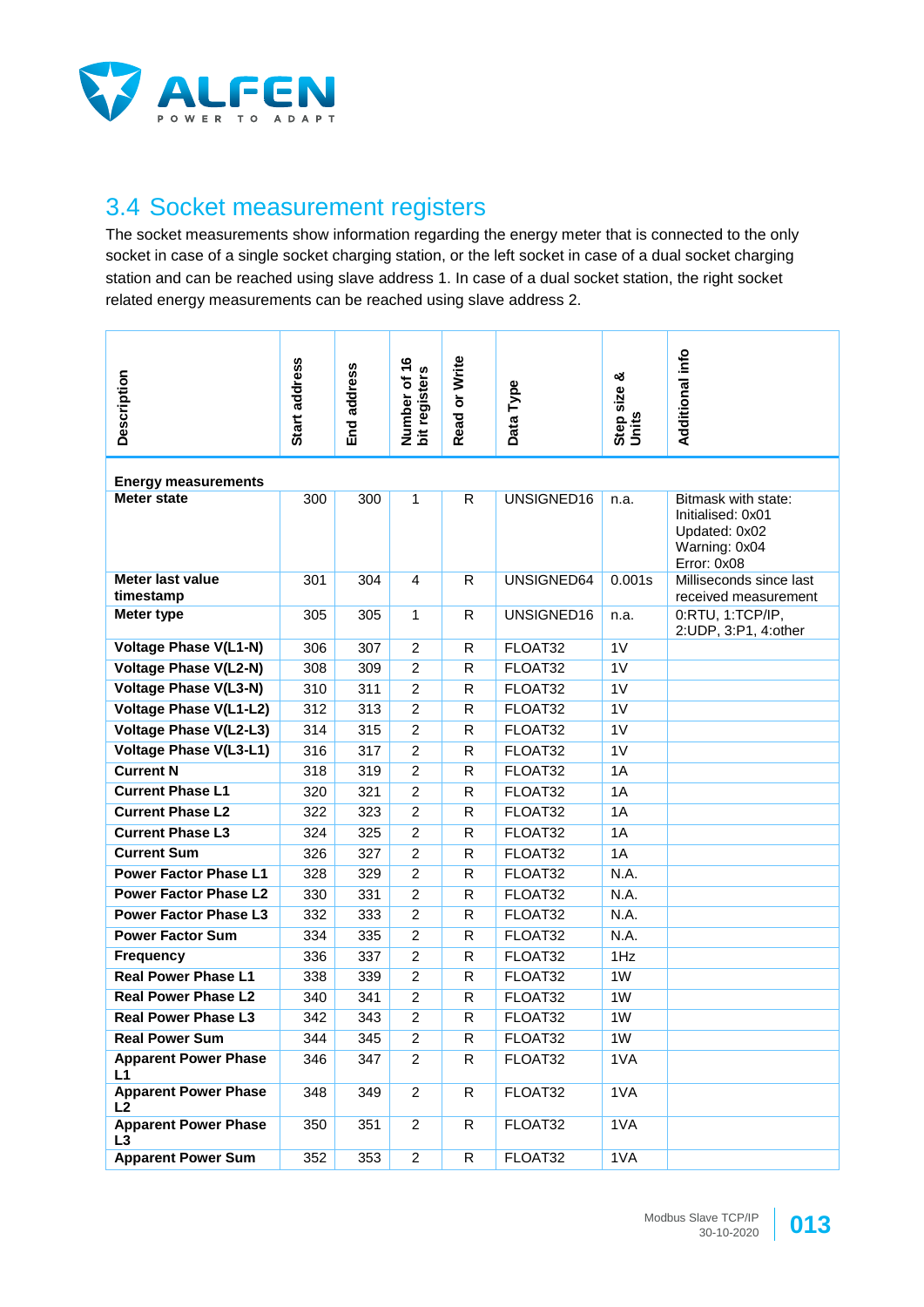

| <b>Reactive Power Phase</b><br>L1                      | 354  | 355  | 2              | R            | FLOAT32       | 1VAr   |                                                    |
|--------------------------------------------------------|------|------|----------------|--------------|---------------|--------|----------------------------------------------------|
| <b>Reactive Power Phase</b><br>L <sub>2</sub>          | 356  | 357  | $\overline{2}$ | R            | FLOAT32       | 1VAr   |                                                    |
| <b>Reactive Power Phase</b><br>L3                      | 358  | 359  | $\overline{2}$ | $\mathsf{R}$ | FLOAT32       | 1VAr   |                                                    |
| <b>Reactive Power Sum</b>                              | 360  | 361  | $\overline{2}$ | R            | FLOAT32       | 1VAr   |                                                    |
| <b>Real Energy Delivered</b><br>Phase L1               | 362  | 365  | 4              | R            | FLOAT64       | 1Wh    |                                                    |
| <b>Real Energy Delivered</b><br>Phase L <sub>2</sub>   | 366  | 369  | 4              | R            | FLOAT64       | 1Wh    |                                                    |
| <b>Real Energy Delivered</b><br>Phase L3               | 370  | 373  | 4              | R            | FLOAT64       | 1Wh    |                                                    |
| <b>Real Energy Delivered</b><br><b>Sum</b>             | 374  | 377  | 4              | R            | FLOAT64       | 1Wh    |                                                    |
| <b>Real Energy Consumed</b><br>Phase L1                | 378  | 381  | 4              | R            | FLOAT64       | 1Wh    |                                                    |
| <b>Real Energy Consumed</b><br>Phase L <sub>2</sub>    | 382  | 385  | 4              | R            | FLOAT64       | 1Wh    |                                                    |
| <b>Real Energy Consumed</b><br>Phase L3                | 386  | 389  | 4              | R            | FLOAT64       | 1Wh    |                                                    |
| <b>Real Energy Consumed</b><br><b>Sum</b>              | 390  | 393  | 4              | R            | FLOAT64       | 1Wh    |                                                    |
| <b>Apparent Energy</b><br>Phase L1                     | 394  | 397  | 4              | $\mathsf{R}$ | FLOAT64       | 1VAh   |                                                    |
| <b>Apparent Energy</b><br>Phase L <sub>2</sub>         | 398  | 401  | 4              | R            | FLOAT64       | 1VAh   |                                                    |
| <b>Apparent Energy</b><br>Phase L3                     | 402  | 405  | 4              | $\mathsf{R}$ | FLOAT64       | 1VAh   |                                                    |
| <b>Apparent Energy Sum</b>                             | 406  | 409  | 4              | R            | FLOAT64       | 1VAh   |                                                    |
| <b>Reactive Energy Phase</b><br>L1                     | 410  | 413  | 4              | R            | FLOAT64       | 1VArh  |                                                    |
| <b>Reactive Energy Phase</b><br>L2                     | 414  | 417  | 4              | R.           | FLOAT64       | 1VArh  |                                                    |
| <b>Reactive Energy Phase</b><br>L3                     | 418  | 421  | 4              | R            | FLOAT64       | 1VArh  |                                                    |
| <b>Reactive Energy Sum</b>                             | 422  | 425  | 4              | R            | FLOAT64       | 1VArh  |                                                    |
| <b>Status and transaction registers</b>                |      |      |                |              |               |        |                                                    |
| <b>Availability</b>                                    | 1200 | 1200 | 1              | R.           | UNSIGNED16    | n.a.   | 1: Operative, 0:<br>inoperative                    |
| Mode 3 state                                           | 1201 | 1205 | $\overline{5}$ | $\mathsf{R}$ | <b>STRING</b> | n.a.   | 61851 states                                       |
| <b>Actual Applied Max</b><br><b>Current</b>            | 1206 | 1207 | $\overline{2}$ | R            | FLOAT32       | 1A     | Actual Applied overall<br>Max Current for socket   |
| <b>Modbus Slave Max</b><br><b>Current valid time</b>   | 1208 | 1209 | $\overline{c}$ | $\mathsf{R}$ | UNSIGNED32    | 1s     | Remaining time before<br>fall back to safe current |
| <b>Modbus Slave Max</b><br><b>Current</b>              | 1210 | 1211 | 2              | R/W          | FLOAT32       | 1A     |                                                    |
| <b>Active Load Balancing</b><br><b>Safe Current</b>    | 1212 | 1213 | $\overline{2}$ | ${\sf R}$    | FLOAT32       | 1A     | <b>Active Load Balancing</b><br>safe current       |
| <b>Modbus Slave received</b><br>setpoint accounted for | 1214 | 1214 | 1              | R            | UNSIGNED16    | n.a.   | 1:Yes, 0: No                                       |
| Charge using 1 or 3<br>phases                          | 1215 | 1215 | $\mathbf{1}$   | R/W          | UNSIGNED16    | phases | 1: 1 phase, 3: 3 phase<br>charging                 |

**Note:** Register 1214 *'Modbus Slave received setpoint accounted for'* indicates whether the received Max Current (registers 1210-1211), also called a setpoint, is taken into account to determine the Actual